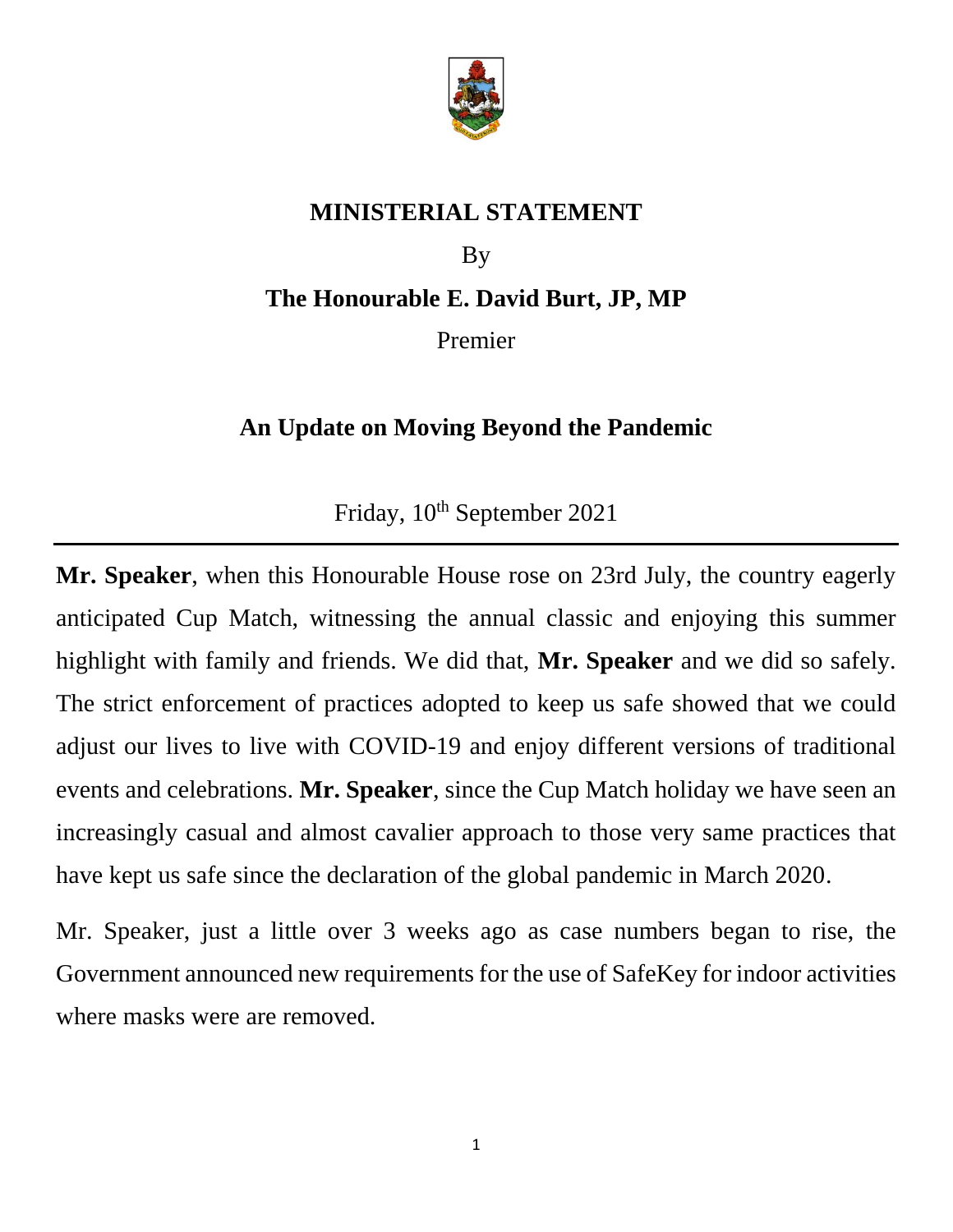Since that time, in a matter of weeks, active cases have quadrupled to over 500 and there are now more than 20 residents in hospital for 5 persons in the ICU. My colleague the Honourable Minister of Health set out in comments earlier this week how this outbreak has been fuelled by people ignoring the basics and going to work when unwell. The same must be said of family and a business who failed to follow the traveller continuum on their return to Bermuda and caused a cluster in a school/camp setting. There are many other examples of persons not following the rules that have been made to prevent the spread of this deadly virus. The culmination of this is that we now have a wave most harshly affecting the unvaccinated - those who cannot be vaccinated due to age or medical condition, and those who to date have chosen not to be vaccinated.

**Mr. Speaker**, we now have community transmission. There are a significant number of cases under investigation and the increased community testing continues to identify positive cases. In 2020, we would have been considering additional public health restrictions, a curfew, or even another period of shelter in place. But **Mr. Speaker**, it is not 2020. 66% of our population is fully vaccinated and the data around this outbreak confirms that its scale and scope is being driven by transmission unvaccinated persons to other unvaccinated persons. With our vaccination strategy validated by the protection against serious disease provided to vaccinated persons we are not where we were in 2020 and not where we might have been with lower vaccination rates.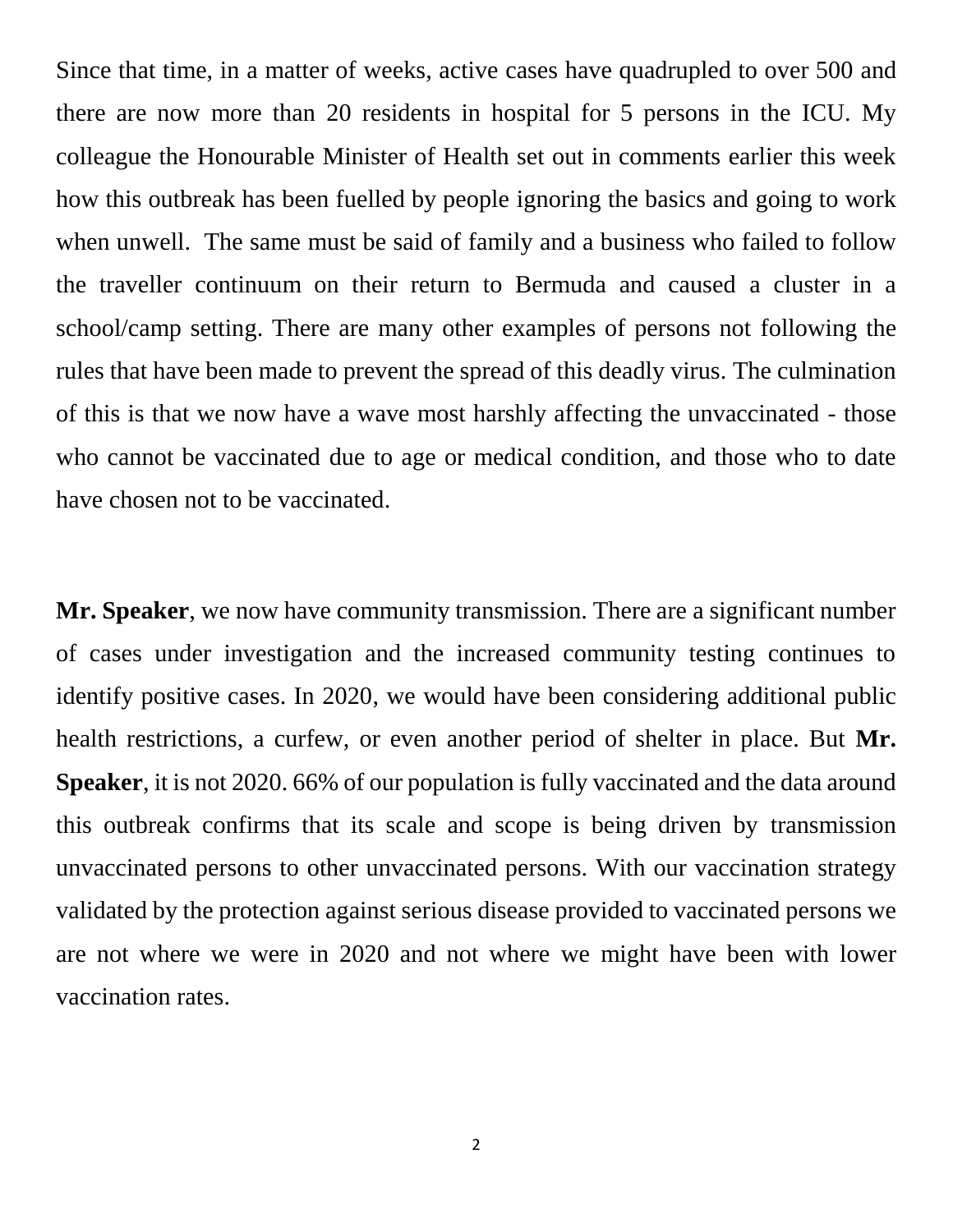Therefore, 2020's blanket measures, that affect all persons and all businesses despite their compliance with the rules, will not be immediately applied to this period in 2021. As long as we are able to properly manage the care of those who need medical attention generally and those persons with COVID-19 we have no need to revert to lockdowns and curfews; but, Mr. Speaker, these measures remain a possibility if we cannot take care of the sick in the community. We must continue to adjust our lives, to live with the coronavirus, and not so interrupt our lives that we again cannot worship communally, dine out as a family or go to work to earn a living. The people of Bermuda, who by and large are follow the rules, should not be subject to further interruption of their lives & livelihoods caused by persons who do not follow the precautions in place that will keep us all safe.

**Mr. Speaker**, since March of 2020, this Government has provided thousands of tests free of charge. Not one person in this country has paid for a vaccination. The Government has not mandated testing save for participation in sport or in compliance with exemptions granted for large groups. The Government has not mandated vaccination for any resident, in spite of other, similar jurisdictions doing so for work permit holders, frontline workers and public sector officers. This has been a study in the emphasis of personal choice, enhanced by public information and constant encouragement to consult one's doctor. **Mr. Speaker**, the various orders and regulations implemented since March 2020 have been measured and indicative of an overarching aim of keeping this community, and in particular it's most vulnerable citizens, safe. None of this changed. None of this will change.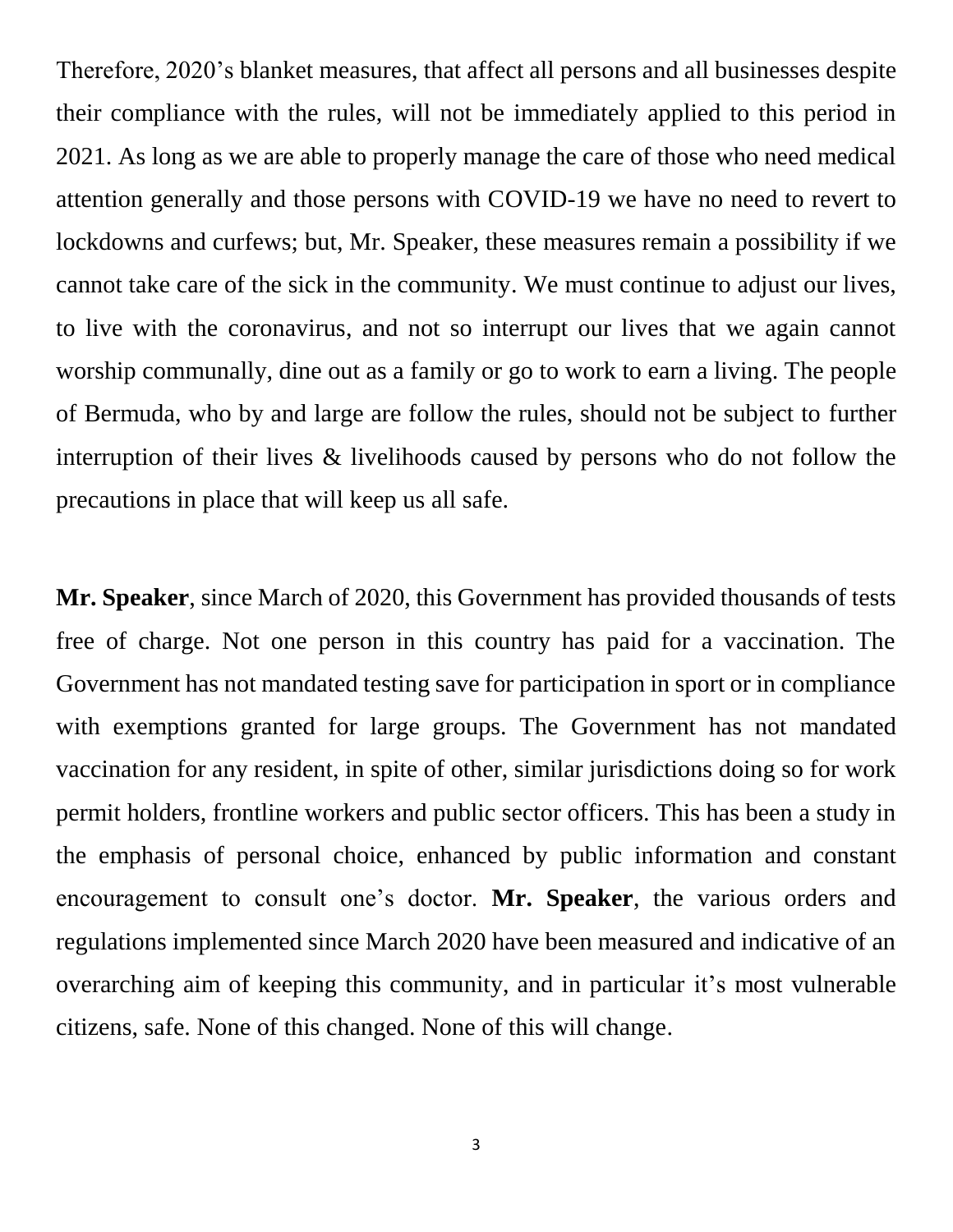**Mr. Speaker**, this next phase of moving beyond the pandemic cannot have blanket Government intervention in the management of areas of the economy, cultural life or casual interaction as its cornerstone. This next phase must have at its core a theme of personal responsibility. We must now take charge of our own interactions and act sensibly and safely. This means that if an event is for 20 people then 20 it must be. This means that if we are in a setting where mask wearing is mandated or strongly recommended then you should wear a mask. This means that we cannot act like COVID-19 is a thing of the past and party like its 2019. **Mr. Speaker**, the stage is set, the information is widely available and we, as a community **know** what we should and should not do in order to keep ourselves, our families, and each other safe.

**Mr. Speaker**, save for changes to group sizes the details of which will be confirmed by the Honourable Minister of Health later today, there are no major proposed changes to the existing public health regulations at this time - because that which is in place, if properly followed, is enough to keep us safe. Therefore, there will be a redoubled effort to fully enforce the rules that are in place. Various elements of the public health enforcement teams will meet later today and coming out of that discussion I expect to see broader enforcement of the existing Regulations this weekend and beyond. Large groups granted an exemption should expect to be visited and be subjected to confirmation of the correct use of SafeKey and any other conditions under which the exemption has been granted. Licensed premises and indoor bars and restaurants can expect the same. The enforcement will be broad and my expectation is also that it will be fair. This is the only way that we will ease the growing pressure on the various elements of our healthcare system which are stretched and stressed.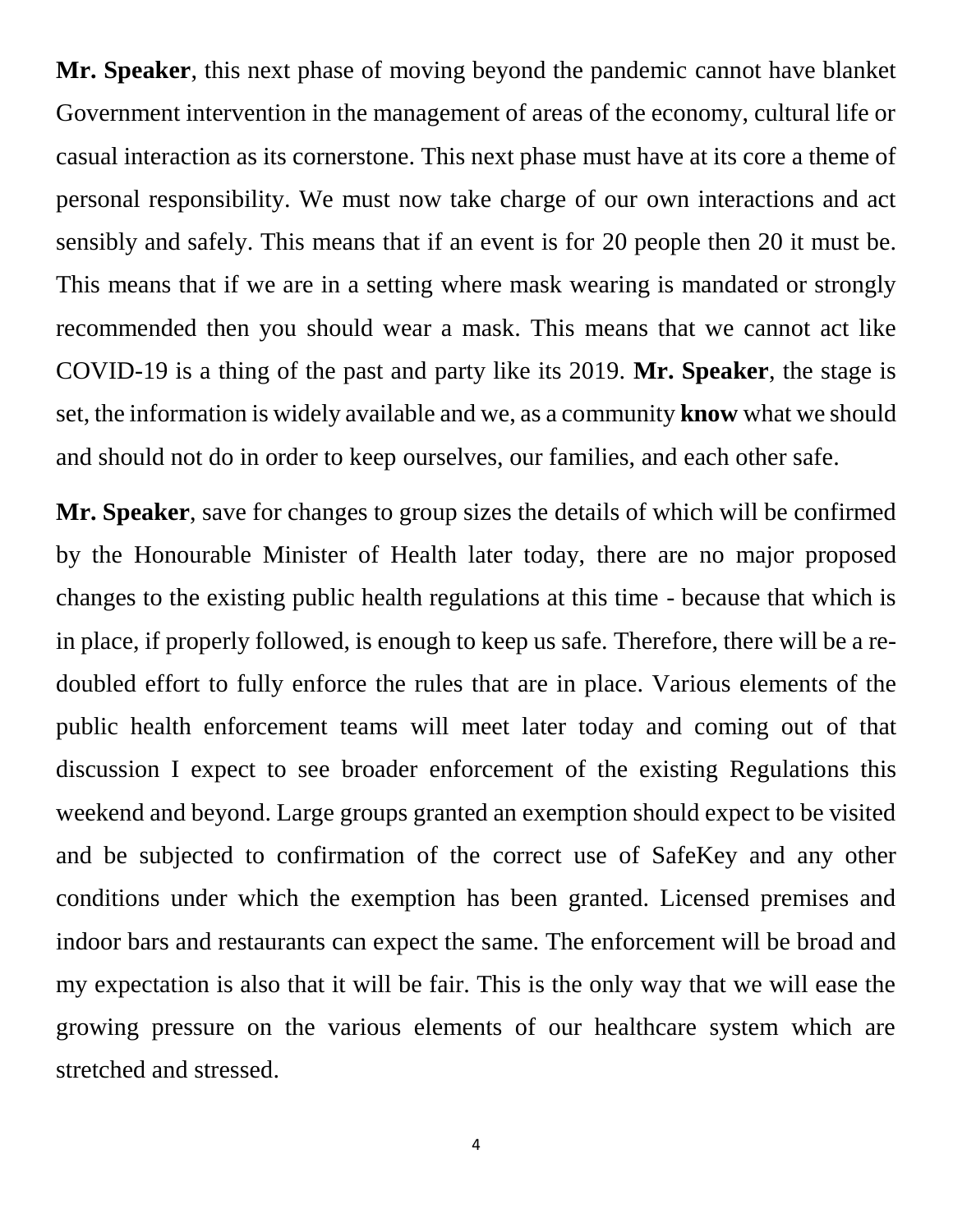**Mr. Speaker**, the current Regulations provide the Minister of Health with the authority to close offending establishments. A recommendation is likely to be made to extend that power to a senior Police Officer in keeping with previous practices under the former Regulations. This power would be used sparingly but the immediacy it affords will provide maximum protection in the event of an apparent serious breach.

**Mr. Speaker**, it should be clear that the Government desires a zero tolerance approach from enforcement agencies. If a place that is required to have SafeKey has patrons present with no valid SafeKey – it should be closed for a period according to law. If a place is not collecting contact tracing details as required, it too should be closed according to law. If an establishment that requires staff to be masked, and they are not masked it too should be closed in accordance with the law. The Government has implemented a fixed penalty regime and this too must be employed in the enforcement regime.

**Mr. Speaker,** before I close, I want to speak to the healthcare workers and first responders of Bermuda.

**Mr. Speaker,** our healthcare workers deserve better than what our residents are giving them. These dedicated men and women have been working flat out for seventeen months collecting test samples, running tests, collating statistics, sharing information, contact tracing, producing guidance, all while still taking care of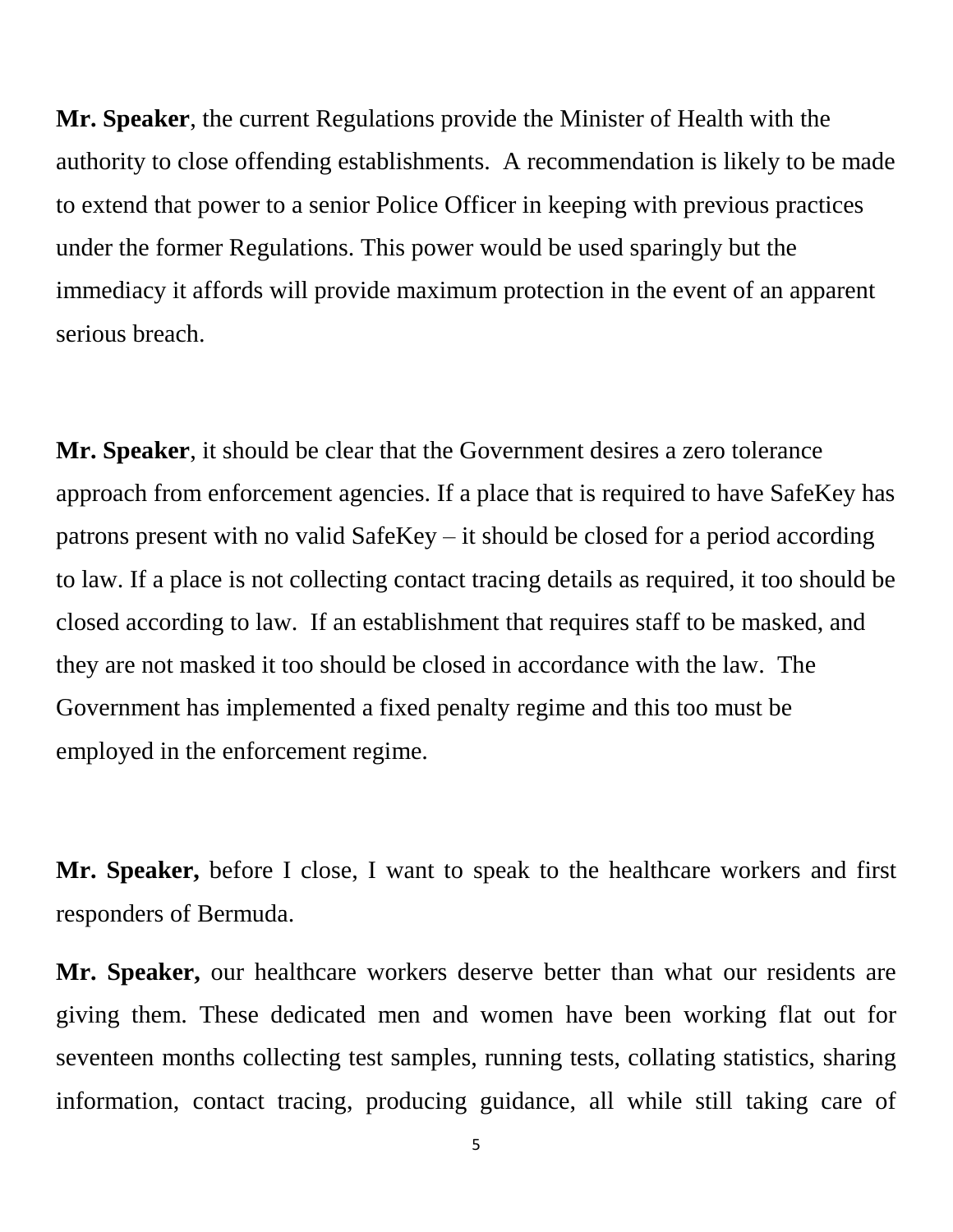responsibilities outside of work. These are our fellow citizens, who have gone above and beyond, often putting themselves in harm's way. It is not fair to them to expect them to keep up the same pace and diligence when our residents are not following the rules and doing what is necessary to break the transmission of the coronavirus. The abuse that has been hurled in person from persons waiting to be tested, online to those conducting the tests, and by phone for those trying their best to deliver results is not acceptable. In Bermuda we have become accustomed to results the same day, testing availability the same hour, and people going the extra mile to accommodate last minute behaviour.

**Mr. Speaker,** this Government will not heap more stress on our healthcare workers and ask them to do more when they barely have the energy to keep up with their current workload. I must ask all persons in this country to be patient while our healthcare workers deal with this surge; things will take longer than they normally do because those on the frontline are human.

**Mr. Speaker**, for these last several months I have placed an emphasis on unity. Unity of purpose has led to the sight of home-porting cruise ships berthed at our ports. Unity of purpose has seen us welcome increased flights and leisure visitors. Unity of purpose has put people back to work and allowed them to again earn in support of themselves and their families. That same unity must now be converted into **personal responsibility** to preserve and grow what we have achieved. People are still getting sick, some are unfortunately in the hospital and still others have sadly passed away.